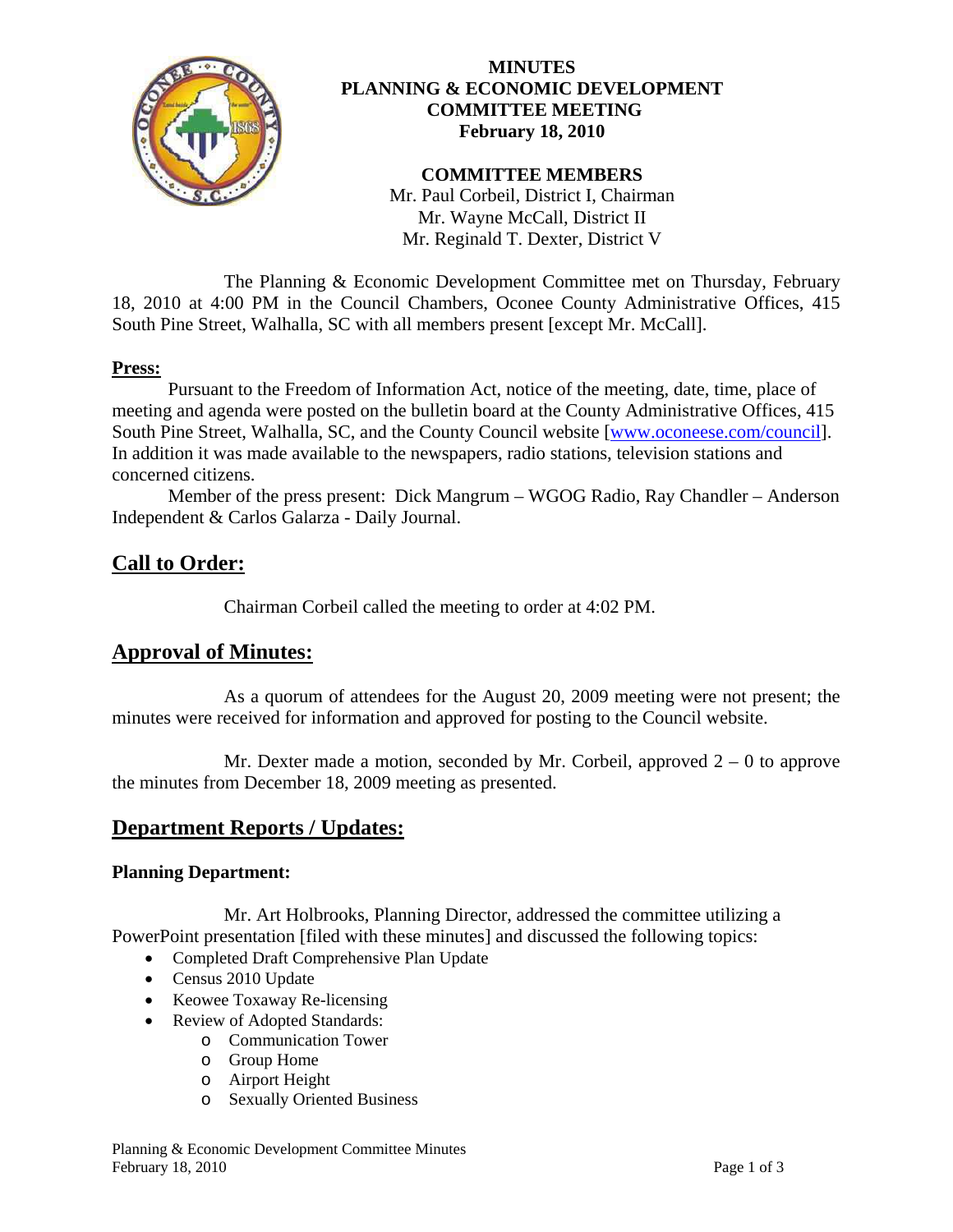- Rezoning Update
- FEMA Issues

### **FEMA Update in Detail:**

Mr. Holbrooks along with Mr. Adam Artigliere, McNair Attorneys, addressed Council regarding the current status of communication with FEMA. Staff noted that a letter was received from FEMA dated December 31, 2009 [on file in the Planning Office] outlining specific areas of concern. Mr. Artigliere addressed some specific issues related to previous visits and requests by FEMA in that letter. A draft letter [filed with these minutes] was presented by staff to the Committee for their review.

### **It was requested by the attorney that full Council after careful review approve the letter to be sent by the County Administrator at their next scheduled meeting.**

Mr. Corbeil stated that he would meet with the County Administrator and staff to finalize the draft letter for approval by Council.

### **Economic Development:**

 Mr. Jim Alexander, Economic Development Director, addressed the Committee utilizing a PowerPoint presentation [filed with these minutes] highlighting the following items:

- Spec Building
	- o Oconee County "product"
	- o Why a spec building
	- o Parameters
	- o Funding Possibilities
- Golden Corner Commerce Park [GCCP] Sewer
	- o DHEC Public Hearing
	- o Grant Applications
- GCCP Phase I Road Development
- Industrial Property Search
- Other Activities:
	- o ISO Small Manufacturing Support Facilities
	- o Jobs Partnership
	- o Advance SC
	- o Upstate Alliance Discussion followed regarding a spec building and funding sources.

#### **New Business:**

No new business was addressed at this meeting.

#### **Old Business:**

No old business was addressed at this meeting.

### **Public Comment:**

Mr. Corbeil opened the floor for Public Comment even though it was not on the agenda.